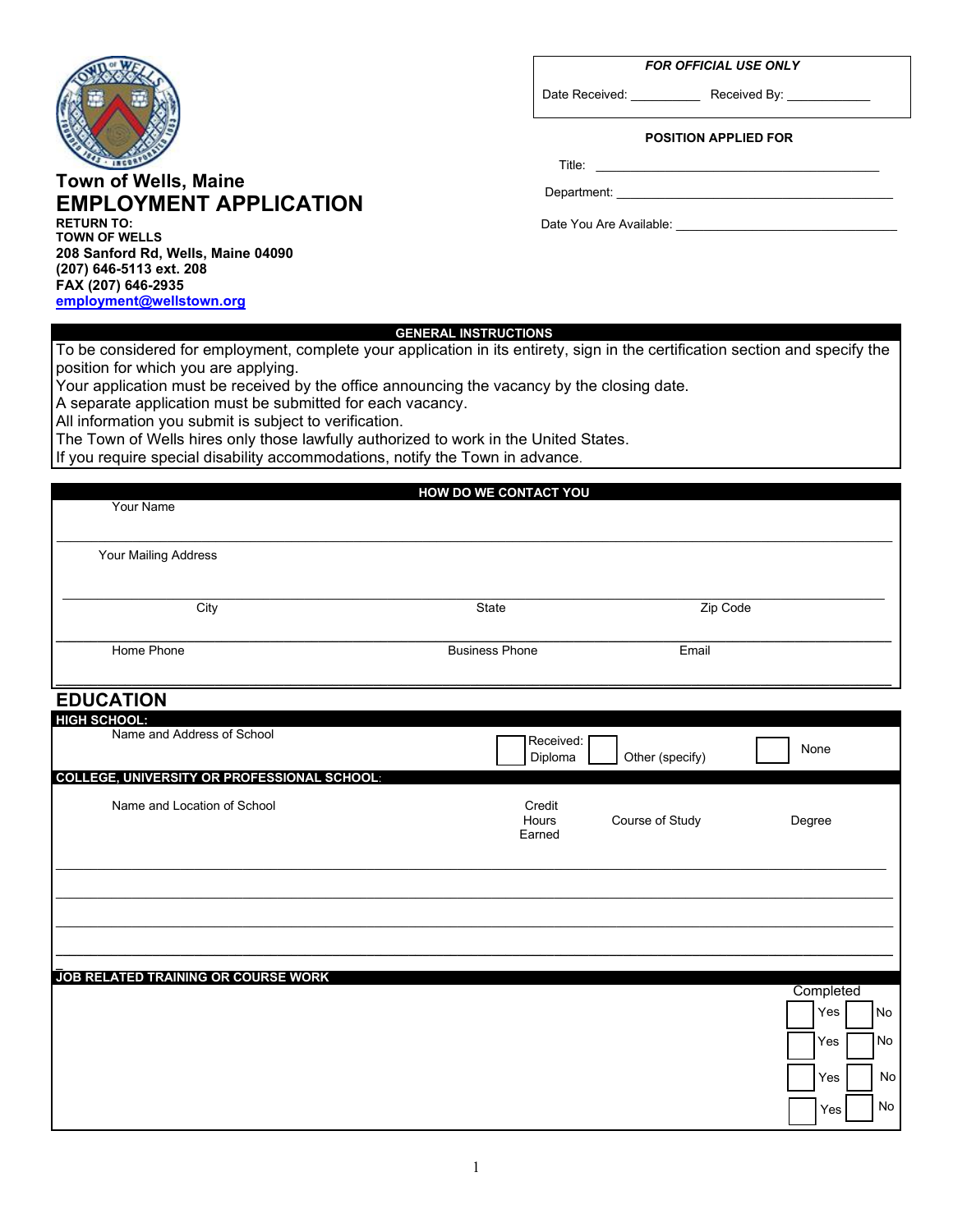#### **EXPERIENCE**

Describe in detail your work experience, beginning with your current employer. Use a separate block to describe each position. Include military service and rank and job-related volunteer work, if applicable. Indicate number of employees supervised. Provide an explanation of any gaps in employment. If needed, attach additional sheets, using the same format as the applicati

|                              | Hours per Week: ___________ |  |
|------------------------------|-----------------------------|--|
| Duties and Responsibilities: |                             |  |
|                              |                             |  |
|                              |                             |  |
|                              |                             |  |
|                              |                             |  |
|                              |                             |  |
|                              |                             |  |
|                              |                             |  |
|                              |                             |  |
|                              |                             |  |
|                              |                             |  |
|                              |                             |  |
|                              |                             |  |
|                              |                             |  |
|                              |                             |  |
|                              |                             |  |
|                              | Hours per Week: ___________ |  |
|                              |                             |  |
|                              |                             |  |
|                              |                             |  |
|                              |                             |  |
|                              |                             |  |
|                              |                             |  |
|                              |                             |  |
|                              |                             |  |
|                              |                             |  |
| Reason For Leaving:          |                             |  |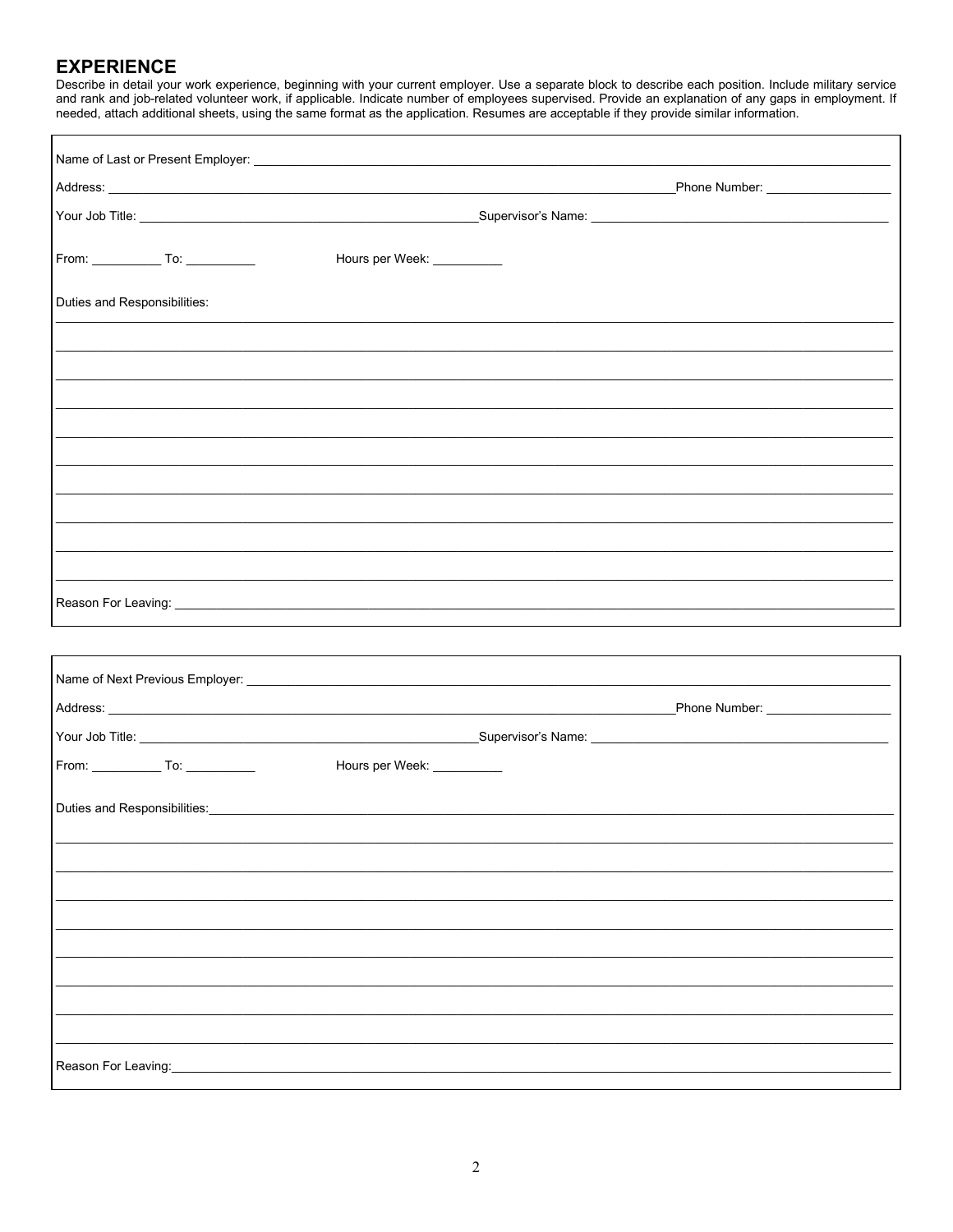| Phone Number: __________________                                                                                                                                                                                                    |
|-------------------------------------------------------------------------------------------------------------------------------------------------------------------------------------------------------------------------------------|
|                                                                                                                                                                                                                                     |
| Hours per Week: __________                                                                                                                                                                                                          |
|                                                                                                                                                                                                                                     |
|                                                                                                                                                                                                                                     |
|                                                                                                                                                                                                                                     |
|                                                                                                                                                                                                                                     |
|                                                                                                                                                                                                                                     |
|                                                                                                                                                                                                                                     |
|                                                                                                                                                                                                                                     |
|                                                                                                                                                                                                                                     |
|                                                                                                                                                                                                                                     |
| Reason For Leaving: <u>Alexander Control Communication</u> and Control Control Control Control Control Control Control Control Control Control Control Control Control Control Control Control Control Control Control Control Cont |

|                                                                                                                                                                                                                                |                            | Phone Number: ___________________ |
|--------------------------------------------------------------------------------------------------------------------------------------------------------------------------------------------------------------------------------|----------------------------|-----------------------------------|
|                                                                                                                                                                                                                                |                            |                                   |
| From: _______________ To: ___________                                                                                                                                                                                          | Hours per Week: __________ |                                   |
|                                                                                                                                                                                                                                |                            |                                   |
|                                                                                                                                                                                                                                |                            |                                   |
|                                                                                                                                                                                                                                |                            |                                   |
|                                                                                                                                                                                                                                |                            |                                   |
|                                                                                                                                                                                                                                |                            |                                   |
|                                                                                                                                                                                                                                |                            |                                   |
|                                                                                                                                                                                                                                |                            |                                   |
|                                                                                                                                                                                                                                |                            |                                   |
|                                                                                                                                                                                                                                |                            |                                   |
| Reason For Leaving: Note and the Contract of the Contract of the Contract of the Contract of the Contract of the Contract of the Contract of the Contract of the Contract of the Contract of the Contract of the Contract of t |                            |                                   |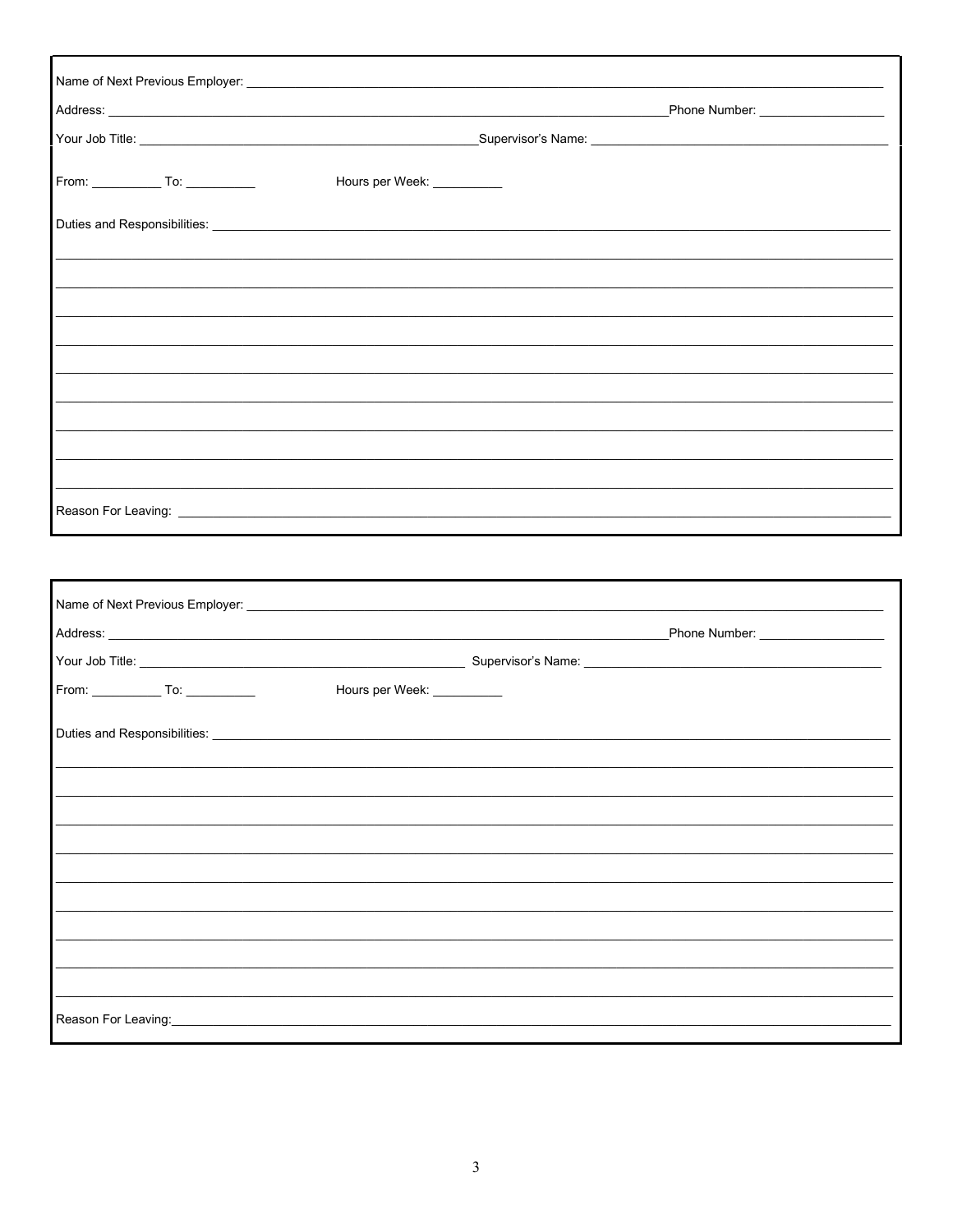## LICENSURE/CERTIFICATION (Teacher Certification, Police Officer Certification, RN, LPN, PE, CPA, etc.)

| <b>LICENSE - CERTIFICATION</b> | <b>NUMBER</b> | <b>DATE RECEIVED</b> | <b>EXPIRATION DATE</b> | <b>LICENSING AGENCY</b> |
|--------------------------------|---------------|----------------------|------------------------|-------------------------|
|                                |               |                      |                        |                         |
|                                |               |                      |                        |                         |
|                                |               |                      |                        |                         |
|                                |               |                      |                        |                         |
|                                |               |                      |                        |                         |
|                                |               |                      |                        |                         |
|                                |               |                      |                        |                         |

KNOWLEDGE, SKILLS, AND ABILITIES (KSAs) List the knowledge, skills, and abilities that you will bring to the job. To determine what specific KSAs are required for vacant position, see the applicable job description or cont

| vacancy.                                                                                                                                                |
|---------------------------------------------------------------------------------------------------------------------------------------------------------|
| KNOWLEDGE: Examples include: data collection, procedures of arrest, filing, computer programming, code enforcement, etc.                                |
|                                                                                                                                                         |
|                                                                                                                                                         |
|                                                                                                                                                         |
|                                                                                                                                                         |
|                                                                                                                                                         |
|                                                                                                                                                         |
|                                                                                                                                                         |
|                                                                                                                                                         |
|                                                                                                                                                         |
|                                                                                                                                                         |
|                                                                                                                                                         |
|                                                                                                                                                         |
| SKILLS: Examples include, operation of heavy equipment, personal computers, job related tools and equipment, use of firearms, etc.                      |
|                                                                                                                                                         |
|                                                                                                                                                         |
|                                                                                                                                                         |
|                                                                                                                                                         |
|                                                                                                                                                         |
|                                                                                                                                                         |
|                                                                                                                                                         |
|                                                                                                                                                         |
|                                                                                                                                                         |
|                                                                                                                                                         |
|                                                                                                                                                         |
|                                                                                                                                                         |
|                                                                                                                                                         |
|                                                                                                                                                         |
|                                                                                                                                                         |
| ABILITIES: Examples include: Ability to write reports, deal effectively with people, solve problems, organize work and time, fluency in languages, etc. |
|                                                                                                                                                         |
|                                                                                                                                                         |
|                                                                                                                                                         |
|                                                                                                                                                         |
|                                                                                                                                                         |
|                                                                                                                                                         |
|                                                                                                                                                         |
|                                                                                                                                                         |
|                                                                                                                                                         |
|                                                                                                                                                         |
|                                                                                                                                                         |
|                                                                                                                                                         |
|                                                                                                                                                         |
|                                                                                                                                                         |